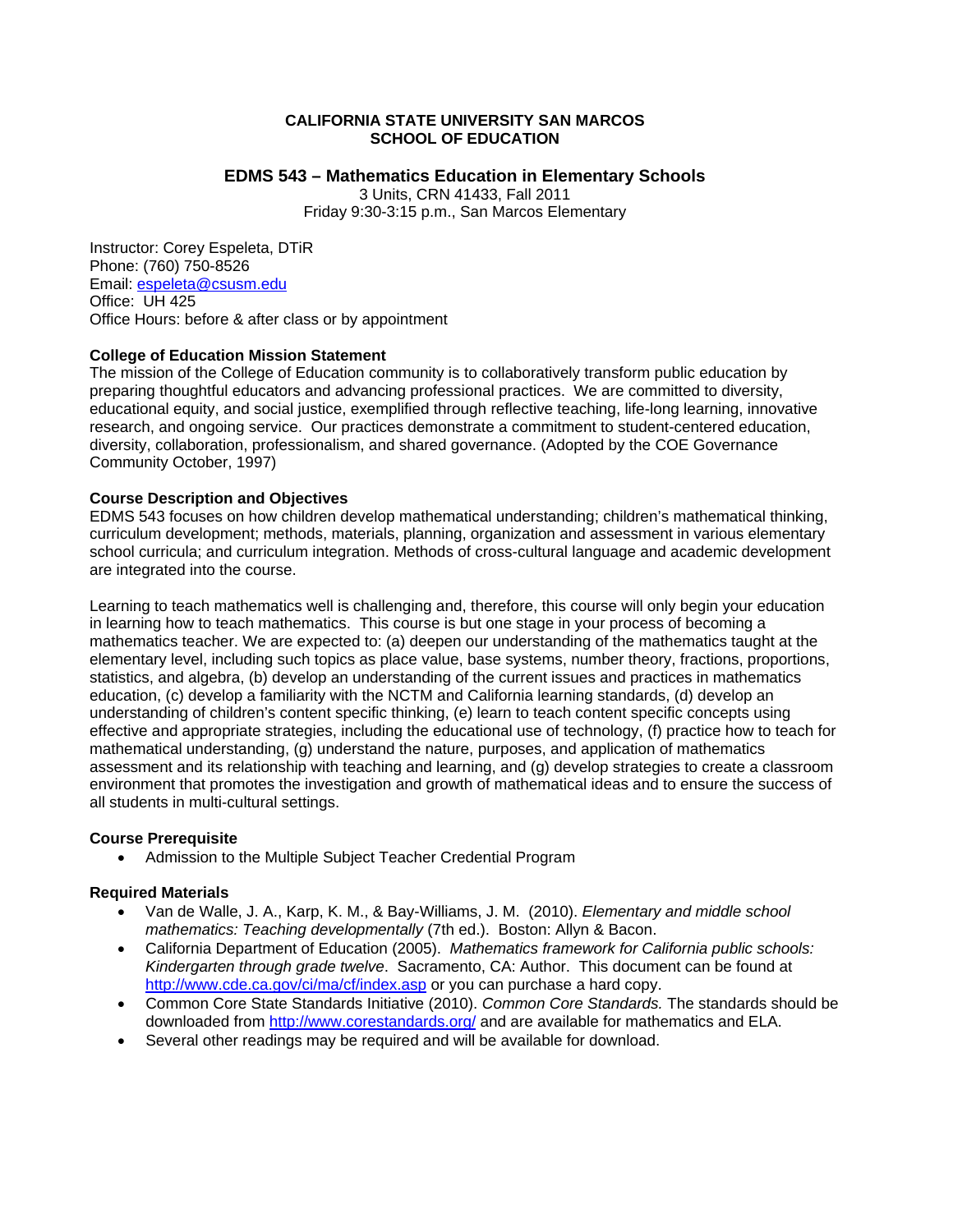## **You are required to access the following Web sites and materials for this course:**

- *mathematics*. Reston, VA: Author. An overview of this document can be found at: http://www.nctm.org/standards/content.aspx?id=16909 National Council of Teachers of Mathematics (2000). *Principles and standards for school*
- Star Test Blueprints for Standards Items (grades 2-7) http://www.cde.ca.gov/ta/tg/sr/documents/math1105.doc

## **Recommended Materials**

- Carpenter, T. P., Fennema, E., Franke, M. L., Levi, L., & Empson, S. B. (1999). *Children's mathematics: Cognitively guided instruction*. Portsmouth, NH: Heinemann.
- Carpenter, T. P., Franke, M. L., & Levi, L. (2003). *Thinking mathematically: Integrating arithmetic & algebra in elementary school*. Portsmouth, NH: Heinemann.
- Lampert, M. (2001). *Teaching problems and the problems of teaching*. New Haven, CT: Yale University Press.
- Burns, M. (2007). *About teaching mathematics: A K-8 resource* 3<sup>rd</sup> Ed.). Sausalito, CA: Math Solutions Publications.

# **Authorization to Teach English Language Learners**

The CSUSM credential program has been specifically designed to prepare teachers for the diversity of languages often encountered in California public school classrooms. The authorization to teach English learners is met through the infusion of content and experiences within the credential program as well as additional coursework. Students successfully completing this program receive a credential with authorization to teach English learners. *(Approved by CCTC in SB2042 Program Standards, August 2002)* 

## **Teacher Performance Expectation (TPE) Competencies**

The course objectives, assignments, and assessments have been aligned with the CTC standards for Multiple Subject Credential. This course is designed to help teachers seeking a California teaching credential to develop the skills, knowledge, and attitudes necessary to assist schools and district in implementing effective programs for all students. The successful candidate will be able to merge theory and practice in order to realize a comprehensive and extensive educational program for all students.

- Primary Emphases:
	- o TPE 1a-Subject Specific Pedagogical Skills for MS Teaching (Mathematics)
	- o TPA 2—Monitoring Student Learning during Instruction

#### **California Teacher Performance Assessment (CalTPA)**

Beginning July 1, 2008 all California credential candidates must successfully complete a state-approved system of teacher performance assessment (TPA), to be embedded in the credential program of preparation. At CSUSM this assessment system is called the CalTPA or the TPA for short.

To assist your successful completion of the TPA, a series of informational seminars are offered over the course of the program. TPA related questions and logistical concerns are to be addressed during the seminars. Your attendance to TPA seminars will greatly contribute to your success on the assessment.

Additionally, SoE (School of Education) classes use common pedagogical language, lesson plans (lesson designs), and unit plans (unit designs) in order to support and ensure your success on the TPA and more importantly in your credential program.

 the SoE website at http://www.csusm.edu/education/CalTPA/ProgramMaterialsTPA.html The CalTPA Candidate Handbook, TPA seminar schedule, and other TPA support materials can be found on

#### **CSUSM Writing Requirement**

please use APA Manual, 6<sup>th</sup> edition—see a guide at http://owl.english.purdue.edu/owl/section/2/10/ The CSUSM writing requirement of 2500 words is met through the completion of course assignments. Therefore, all writing will be looked at for content, organization, grammar, spelling, and format. For this class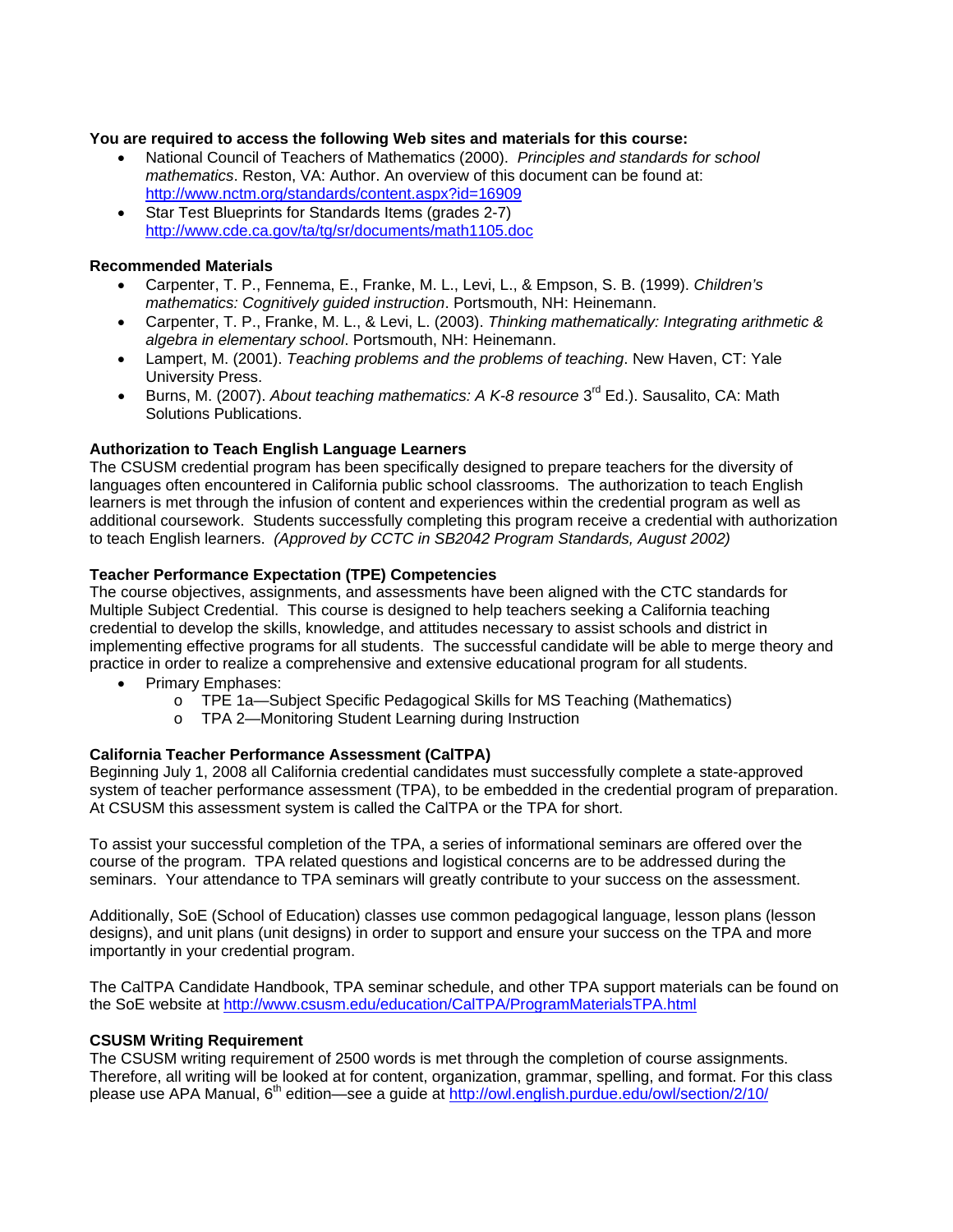### **Students with Disabilities Requiring Reasonable Accommodations**

Students with disabilities who require reasonable accommodations must be approved for services by providing appropriate and recent documentation to the Office of Disable Student Services (DSS). This office is located in Craven Hall 4300, and can be contacted by phone at (760) 750-4300, or TTY (760) 750-4909. Students authorized by DSS to receive reasonable accommodations should meet with their instructor during office hours or, in order to ensure confidentiality, in a more private setting.

### **Attendance Policy**

Due to the dynamic and interactive nature of courses in the School of Education, all students are expected to attend all classes and participate actively. At a minimum, students must attend more than 80% of class time, or s/he may not receive a passing grade for the course at the discretion of the instructor. Individual instructors may adopt more stringent attendance requirements. Should the student have extenuating circumstances, s/he should contact the instructor as soon as possible. *(Adopted by the COE Governance Community, December, 1997).* 

Teacher education is a professional preparation program. Therefore, for this course: Students missing more than one class session cannot earn an A or A-. Students missing more than two class sessions cannot earn a B or B+. Students missing more than three classes cannot earn a C+. Arriving late or leaving early by more than 20 minutes counts as an absence. Notifying the instructor does not constitute an excuse. All assignments must be turned in on due date even in case of an absence.

# **CSUSM Academic Honesty Policy**

Students will be expected to adhere to standards of academic honesty and integrity, as outlined in the Student Academic Honesty Policy. All written work and oral presentation assignments must be original work. All ideas/materials that are borrowed from other sources must have appropriate references to the original sources. Any quoted material should give credit to the source and be punctuated with quotation marks.

Students are responsible for honest completion of their work including examinations. There will be no tolerance for infractions. If you believe there has been an infraction by someone in the class, please bring it to the instructor's attention. The instructor reserves the right to discipline any student for academic dishonesty in accordance with the general rules and regulations of the university. Disciplinary action may include the lowering of grades and/or the assignment of a failing grade for an exam, assignment, or the class as a whole."

Incidents of Academic Dishonesty will be reported to the Dean of Students. Sanctions at the University level may include suspension or expulsion from the University.

#### **Plagiarism**

As an educator, it is expected that each student will do his/her own work, and contribute equally to group projects and processes. Plagiarism or cheating is unacceptable under any circumstances. If you are in doubt about whether your work is paraphrased or plagiarized see the Plagiarism Prevention for Students website http://library.csusm.edu/plagiarism/index.html. If there are questions about academic honesty, please consult the University catalog.

#### **Assignments and Requirements**

Each written assignment is expected to have a clear organizational presentation and be free of grammar, punctuation, or spelling errors. There will be a reduction in points for the above mentioned errors. Late assignments may not be accepted. Prepare carefully for class, be ready to discuss readings and assignments thoughtfully and actively participate in all class activities.

| Assignment                      |    | Points   Assignment                      | <b>Points</b> |
|---------------------------------|----|------------------------------------------|---------------|
| Participation & professionalism |    | Student interviews                       | 20            |
| Reflection papers/activities    | 25 | Mathematics lesson design                | 25            |
| Math activity                   |    | Reflection on math lesson implementation | 10            |

Here is a list of the assignments and requirements, followed by descriptions of each of them.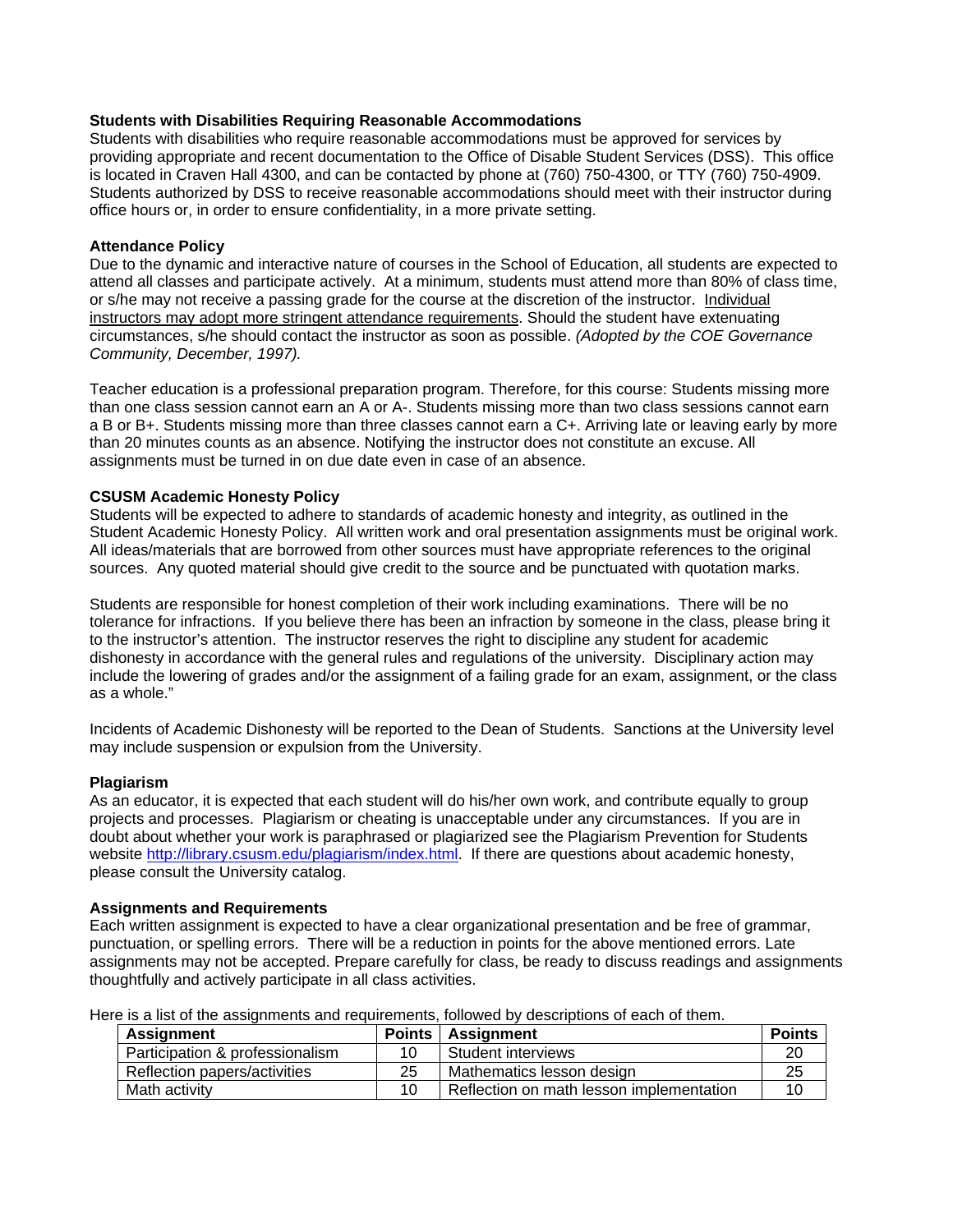**Detailed information about the assignments will be given in class and/or via e-mail. All assignments should be submitted via e-mail when possible. You are responsible for ensuring that assignments are submitted correctly and on time. Late assignments will receive a reduction in points unless** *prior arrangements* **have been made with the instructor.** 

*Participation and Professionalism (10 points)* – You are expected to actively participate in in-class and online discussions, group work, presentations, and hands-on activities throughout the course. A positive professional disposition includes a willingness to consider and discuss new ideas objectively, curiosity, perseverance, and seriousness about improving one's self as a teacher. It can also include a sense of humor and social intelligence (e.g., the tact and ability to make others feel comfortable and to contribute).

*Reflection Papers/Activities (25 points)* – There are five reflection papers or activities. Detailed information will be given in class and via e-mail.

*Mathematics Activity (10 points)* – The purpose of this assignment is to provide you with opportunities to (1) experience teaching a math activity in a small group setting, (2) reflect on student learning, (3) set up learning centers in a classroom and rotate students through various activities.

Each group will select a math topic in K-8 curriculum and be responsible for presenting activities from the correspondent chapters in the textbook. Your goal is to engage your peer teacher candidates in advancing their understanding of the key ideas, frameworks, effective teaching strategies, and so on in the chapters.

This assignment has 2 components and will be completed with a small group of 4-5 members.

- 1. Learning Centers: You will put theory to practice. Each member will select an activity from the chapters to teach to a small group in class. Choose the activities that help the class understand the big ideas in the chapters and that demonstrate various instructional strategies. Each individual activity should take about 7-10 minutes. If the activity in the text is too short or too long, you need to adapt it to fit the time frame. The activity should be planned and/or adapted to show evidence of higher-order thinking (no bingo games!)
- *2.* After the presentation, each member will write a one-page reflection (due 1 week after you have taught your activity). The reflection should describe the effectiveness of your individual math activity. How were your learners able to complete the activity (making content accessible)? What worked and what didn't (student engagement)? In what ways did you modify the activity? What was the level of thinking in the activity? How were you able to assess their understanding? How would you modify the activity the next time? *Please submit a copy of your reflection via e-mail.*

|                                       | Approaching<br>$(0-4$ points)                               | <b>Meets</b><br>$(5-8$ points)                                                                                                                                      | <b>Exceeds</b><br>$(9-10$ points)                                                                                                                                                                                                                               |
|---------------------------------------|-------------------------------------------------------------|---------------------------------------------------------------------------------------------------------------------------------------------------------------------|-----------------------------------------------------------------------------------------------------------------------------------------------------------------------------------------------------------------------------------------------------------------|
|                                       |                                                             | (includes the criteria for Approaching)                                                                                                                             | (includes the criteria for<br>Approaching & Meets)                                                                                                                                                                                                              |
| Group:<br>Learning<br>Centers         | The activities<br>were engaging<br>and timely<br>managed    | & showed a variety of instructional<br>strategies                                                                                                                   | & challenged students to think<br>critically.                                                                                                                                                                                                                   |
| Individual:<br>Activity<br>Reflection | <b>Describes</b><br>what worked<br>and what did<br>not work | & provides an in-depth analysis of (1)<br>the strengths of your<br>teaching/presentation strategies and<br>(2) the aspects of the math activity<br>that worked well | & provides an in-depth analysis<br>of (1) the weaknesses of your<br>teaching/presentation strategies<br>and (2) the aspects of the math<br>activity that did not work. What<br>can be done differently to<br>improve the effectiveness of the<br>math activity? |

#### Mathematics Activity Assignment Grading Rubric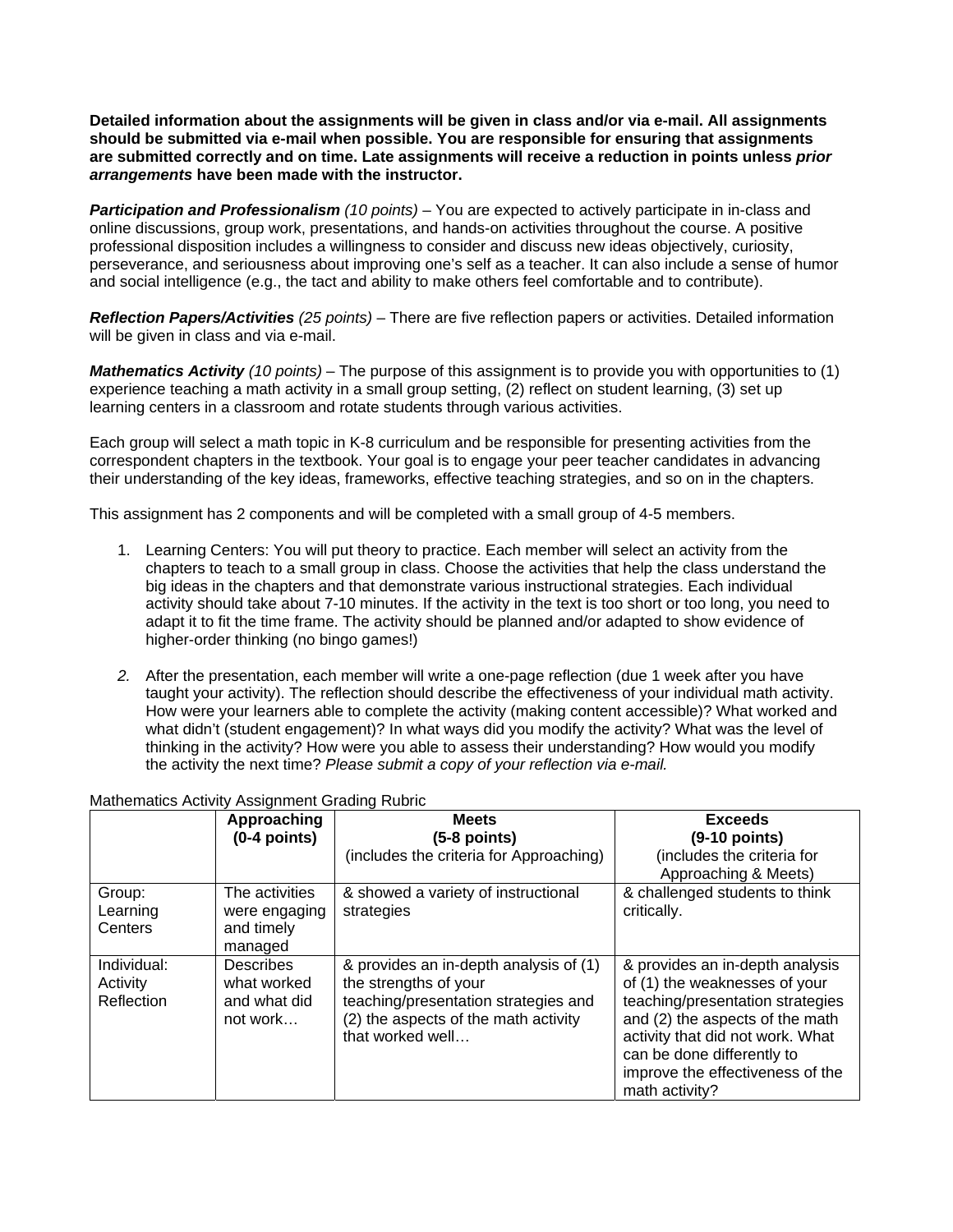*Student Interviews (20 points*) – Conduct two sets of interviews to assess students' understanding of mathematics. In each set of interviews, you will interview one high performing student and one low performing student. The purpose is to gain insight into students' mathematical thinking and understanding, to evaluate the similarities and differences between the mathematical thinking of students, to learn how to effectively pose questions and interpret the meaning of students' responses, and to provide you with an opportunity to interact with students. Sample interview questions will be provided, but you are encouraged to use your own invention. For each set of interviews, you will choose a grade-appropriate mathematical topic from the following six areas: (1) number concepts, (2) addition/subtraction, (3) multiplication/division, (4) fraction, (5) measurement/geometry, and (6) algebraic thinking and will submit a reflective report, including the student's written work if available. You can work with a peer in the interviewing process, but each needs to write his/her own report. In addition, you will share/present your interview findings in class. Student Interview Guidelines will be provided. **Reports should not exceed 3 pages, double spaced.** 

*Mathematics Lesson Design (25 points)* – You are required to design a mathematics lesson (approximately 30-40 minutes) and teach it in an elementary school classroom. You will work with other students at your observation school site as a study team (groups of 2 or 3 only) to observe each others' lessons and take observation notes (template will be provided). Together, you will all reflect and discuss the effectiveness of each lesson in detail (see below for discussion ideas). Your teaching performance will not affect your grade; it is more the lesson design, its implementation and your reflection that will be assessed. Once you have taught and reflected on the lesson with your study team, you will share your teaching experience in the 543 class by means of an oral presentation.

During the presentation of your lesson in the 543 class, student work samples should be presented and you may call your teammates up to help you discuss your findings. Study team observation forms and student work samples must be submitted with your lesson design plan. A lesson template and grading rubric will be e-mailed to you. You will sign up to present your lesson design in class and it will be due on the day of your presentation. Note: you are encouraged to submit a draft of your lesson plan for review before the lesson is taught to students.

*Reflection on Mathematics Lesson Implementation* (10 points) – After you teach your mathematics lesson and reflect on your teaching with your study team, you will complete a 2-page reflection paper. A few prompts for this paper are:

- What went well and what could be done differently? Did students learn what they were supposed to learn? What evidence of learning do you have? What does the evidence tell you?
- How did your teaching strategies enhance student learning? What were the strengths and weaknesses of your teaching strategies? What difficulties in learning did you observe? What did you do to overcome such difficulties? If manipulatives were used, were they effective? Why or why not? If you put students in groups, how did group members interact? If a worksheet was given, how did it help or fail to facilitate learning? If you allowed student presentations, how did students share their ideas? How did other students respond to the presentations?
- Why did you make particular moment-to-moment decisions in your teaching moves? What were the effects of these moves? For example, you planned to encourage Jason to talk, but Cassidy raised a question in the middle of the lesson. You decided at that moment to pursue Cassidy's question instead of asking Jason to share his ideas. Why did you change your mind and take a detour? It is not sufficient to just say that Cassidy's question was important. You need to explain why the question was important and how the class responded to it.

#### **Overall Grading Scale**

| Final course grades will be based on the following grading scale: |                         |                     |                   |  |
|-------------------------------------------------------------------|-------------------------|---------------------|-------------------|--|
| $A = 93\% - 100\%$                                                | A- = 90% - 92%          | $B_+ = 87\% - 89\%$ | $B = 83\% - 86\%$ |  |
| $B = 80\% - 82\%$                                                 | $C_{\pm} = 77\% - 79\%$ | $C = 73\% - 76\%$   | $C = 70\% - 72\%$ |  |
| $D = 60\% - 69\%$                                                 | $F =$ below 60          |                     |                   |  |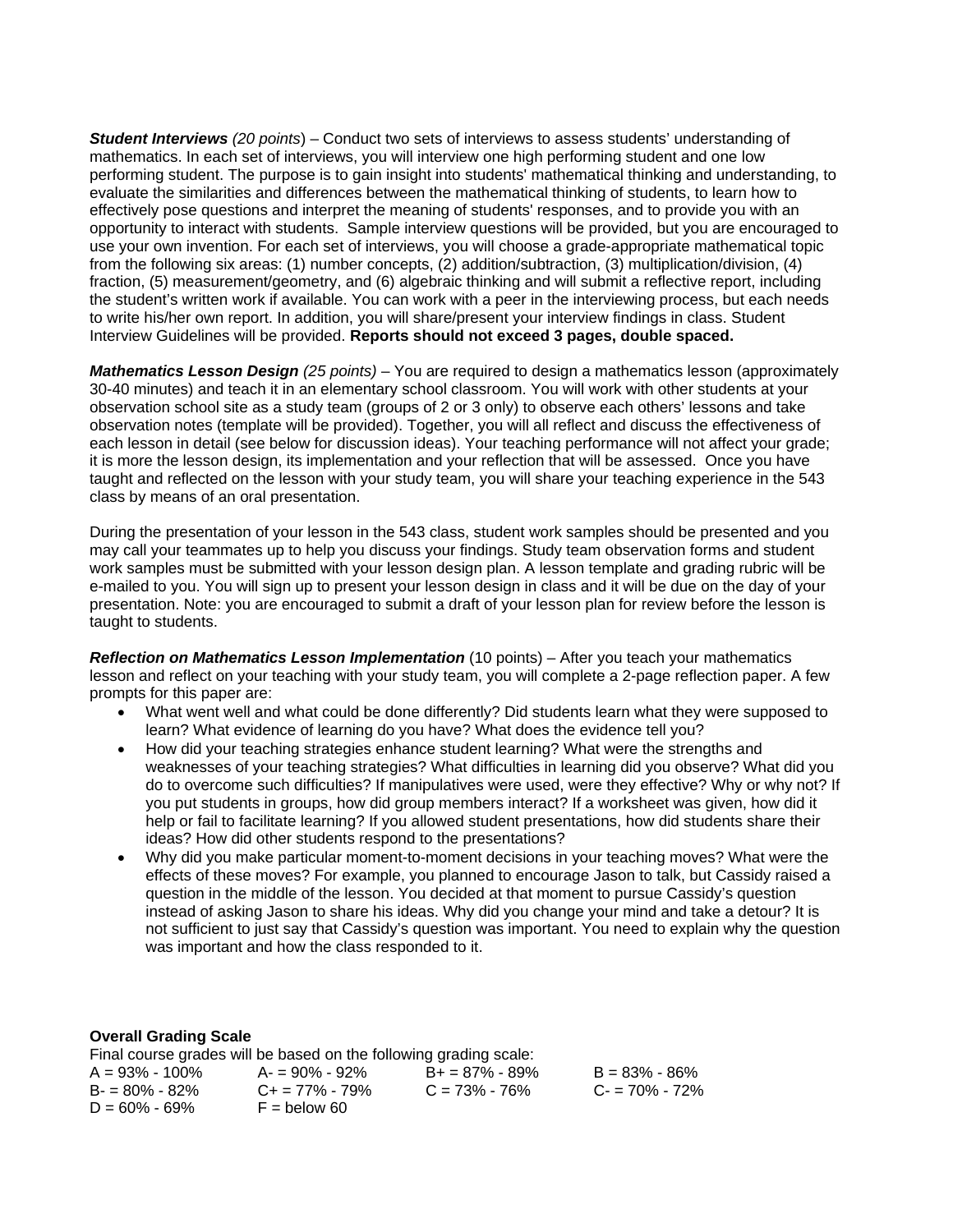# **Computer Use during Class Sessions**

You are welcome to use a laptop computer in class when working on class assignments, for example. However, you will need to save checking email or other personal computer use for time outside of class. Most students find it disruptive when they are focusing on class activities or listening to presentations and can hear keyboarding in the classroom. Your kind consideration is greatly appreciated by all!

## **Person-First Language**

Use "person-first" language in all written and oral assignments and discussions (e.g., "student with autism" rather than "autistic student"). Disabilities are not persons and they do not define persons, so do not replace person-nouns with disability-nouns. Further, emphasize the person, not the disability, by putting the personnoun first.

| <b>Date</b> | r icase note that mounications may becar at the discretion or the instructor.<br><b>Session, Topics, &amp; Essential Questions</b>                                                                                                                                                                                                                                                                                                                                                                         | <b>Reading &amp; Assignments</b>                                                                                             |
|-------------|------------------------------------------------------------------------------------------------------------------------------------------------------------------------------------------------------------------------------------------------------------------------------------------------------------------------------------------------------------------------------------------------------------------------------------------------------------------------------------------------------------|------------------------------------------------------------------------------------------------------------------------------|
| 9/2         | 1. BUILDING A MATH LEARNING COMMUNITY<br>Course introduction; what are characteristics of an<br>effective math classroom?<br>2. CHALLENGING STUDENTS WITH RICH MATH TASKS<br>What are different levels of cognitive demand of math<br>tasks? How can we challenge students using<br>appropriate math tasks?                                                                                                                                                                                                | Syllabus<br>$\bullet$<br>Van de Walle et al. ch. 2, 3<br>$\bullet$                                                           |
| 9/9         | 3. UNPACKING THE MATH STANDARDS<br>What are some similarities and differences between<br><b>NCTM Principles and Standards for School</b><br>Mathematics and CA math framework and<br>standards?<br><b>Common Core Standards</b><br>$\bullet$<br>Benefits & drawbacks of math standards?<br>4. LESSON DESIGN<br>How do we make decisions about what to teach and<br>how we teach it? How do we provide opportunities for<br>student thinking and interaction?<br>Planning workshop: Bring ideas & materials | Van de Walle et al. ch. 1, 4<br>$\bullet$<br><b>Reflection 1 due</b><br>$\bullet$                                            |
| 9/16        | 5. ASSESSMENT OF STUDENTS' THINKING IN MATH<br>How do we assess students' understanding and<br>misunderstanding of mathematics? What are the<br>purposes of different types of assessment strategies?<br>How do we respond when students do not learn?<br>6. COGNITIVELY GUIDED INSTRUCTION (CGI).<br>What are some types and structures of math<br>problems? How do students solve problems? How do<br>we help children develop number sense?<br>Planning workshop: Bring ideas & materials               | Van de Walle et al. ch. 5,8,9<br>$\bullet$<br><b>Reflection 2 due</b><br>$\bullet$<br>Student interviews #1 due<br>$\bullet$ |

# **Tentative Schedule**

Please note that modifications may occur at the discretion of the instructor.